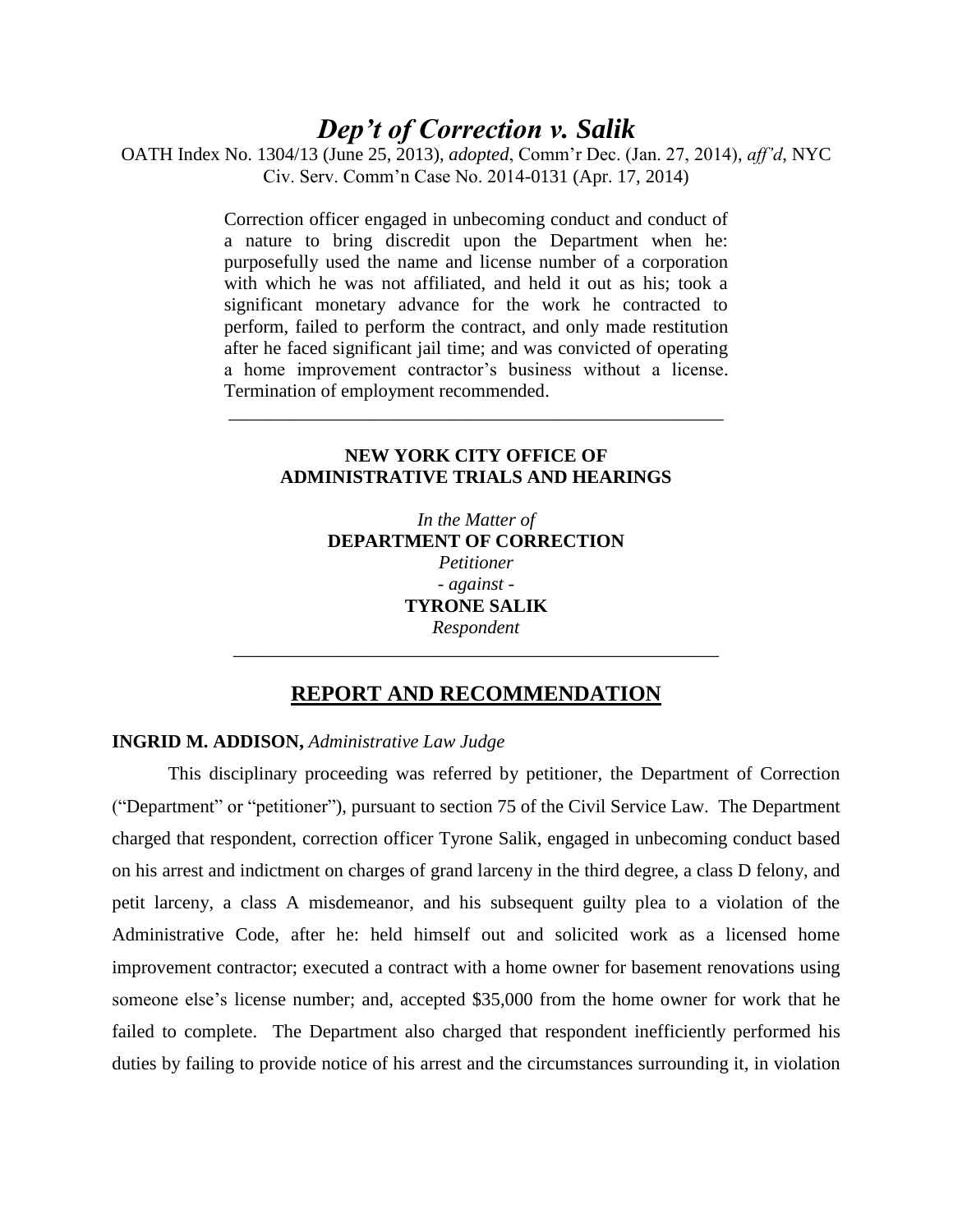of petitioner's rules. In addition, the Department alleged that respondent's conduct violated sections 155.35, 175.10 and 190.25 of the Penal Law (ALJ Ex. 2).

At a hearing on May 21, 2013, petitioner presented the testimony of New York City Police Detective Marcelo Medina and Department Investigator Wileen Tavares. Respondent testified on his own behalf. Both sides also presented documentary evidence.

At respondent's request, and with no objection from petitioner, I agreed to hold the record open for respondent to provide proof that he had notified petitioner of his arrest. Petitioner indicated that if satisfied with respondent's submission, it would withdraw the second charge. On May 28, respondent submitted a memo to Warden Thomas Hall, dated the day of his arrest, which I moved into evidence as respondent's exhibit B. Petitioner declined to withdraw Charge 2 at that time because the exhibit lacked a date stamp. By e-mail on June 4, 2013, petitioner withdrew Charge 2 after its review of internal documents. The record closed on June 5, 2013.

For the reasons set forth below, I find that respondent's off-duty conduct violated the Department's rules and was of a nature to bring discredit upon the Department. Moreover, his conduct bears a nexus to his job as a correction officer.

I therefore recommend that respondent be terminated from his employment with the Department.

#### **ANALYSIS**

On December 22, 2011, respondent was arrested for (1) grand larceny in the third degree (a felony under Penal Law §155.35(1)), after he executed a contract with a homeowner, took \$35,000 from her and failed to perform on the contract, and (2) petit larceny (a misdemeanor under Penal Law § 155.25), for holding himself out and soliciting work as a licensed home improvement contractor and executing a contract with a homeowner using someone else's license number. On July 27, 2012, he was indicted on charges of grand larceny and falsifying business records, as well as violations of sections 20-387 and 20-401 of the Administrative Code. Section 20-387 of the Administrative Code prohibits the solicitation of a home improvement contract without a license, while section 20-401(1)(a) deems the unlicensed operation of a home improvement business, a misdemeanor. The Department submitted the felony complaint and a voluntary disclosure form (Pet. Exs. 1, 8).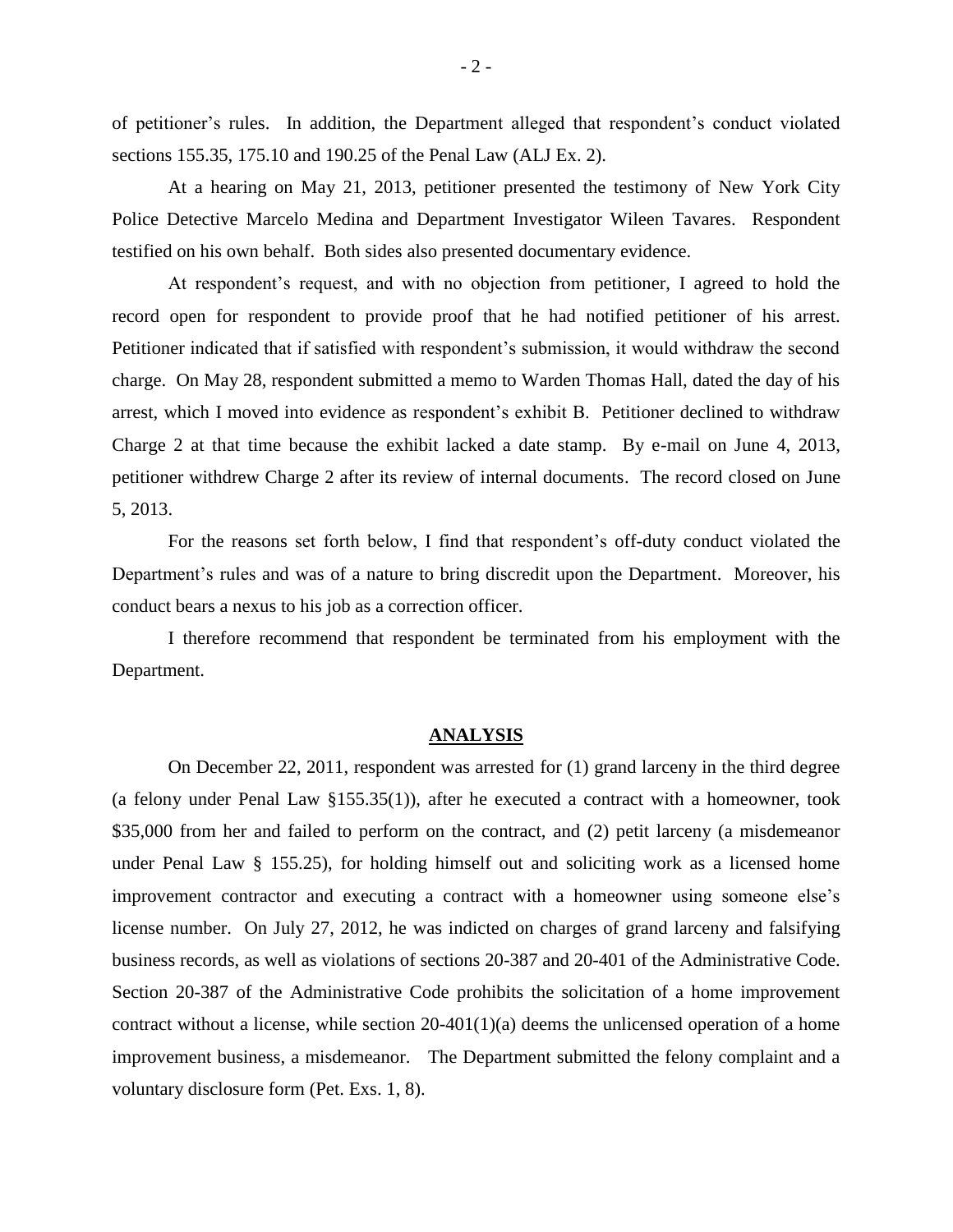The Department presented copies of the Certificate of Disposition and transcripts of respondent's plea allocution before Justice Danny Chun of the Supreme Court of the State of New York, Kings County, Criminal Term, on February 4 and 13, 2013 (Pet. Exs. 2, 3, 4). On February 4, 2013, respondent entered a conditional plea of guilty to grand larceny in the third degree and a violation of section 20-401(1)(a) of the Administrative Code. In consideration of his plea, the court agreed to dismiss or vacate the felony charge and sentence respondent to a conditional discharge if he paid \$35,000 in restitution to the homeowner within one week. Otherwise, he faced a one to three-year jail sentence (Tr. 87-88; Pet. Ex. 3). On February 13, 2013, after it had been satisfied that respondent had made restitution of the \$35,000, the court permitted him to withdraw his guilty plea to the felony charge, which it dismissed. For his guilty plea to operating as a home improvement contractor business without a license, in violation of the Administrative Code, the court sentenced respondent to a one year conditional discharge.

The doctrine of collateral estoppel precludes respondent from relitigating the charge that he violated the Administrative Code. *See Dep't of Correction v. Bivens,* OATH Index No. 2088/10 at 2 (Aug. 20, 2010), *aff'd,* NYC Civ. Serv. Comm'n Item No. CD 12-25-SA (May 22, 2012). Thus, his guilty plea and conviction on that count is conclusive proof of the underlying facts. However, respondent testified as to the circumstances that led to his arrest and indictment.

Prior to joining the Department, respondent worked sporadically as a handyman for small construction firms. He painted, repaired walls and changed faucets, among other activities. He also worked under licensed practitioners on larger projects and gained hands-on experience in welding, plumbing, and electrical work. Respondent estimated that he has been involved in more than 500 construction projects over a 14-year period (Tr. 53-54).

In 2000, respondent attempted to start his own business in the name of Salik Contracting. He stated that he paid to have it registered and obtained an employer identification number ("EIN"). During cross-examination, petitioner asked respondent:

- Q: So when you created your business in early 2000, exactly who did you register this business with?
- A: With the City, New York City.
- Q: What Agency?
- A: Oh, I believe it was City Hall. It was right down there by the 4, 5 and 6 train. There's an office there.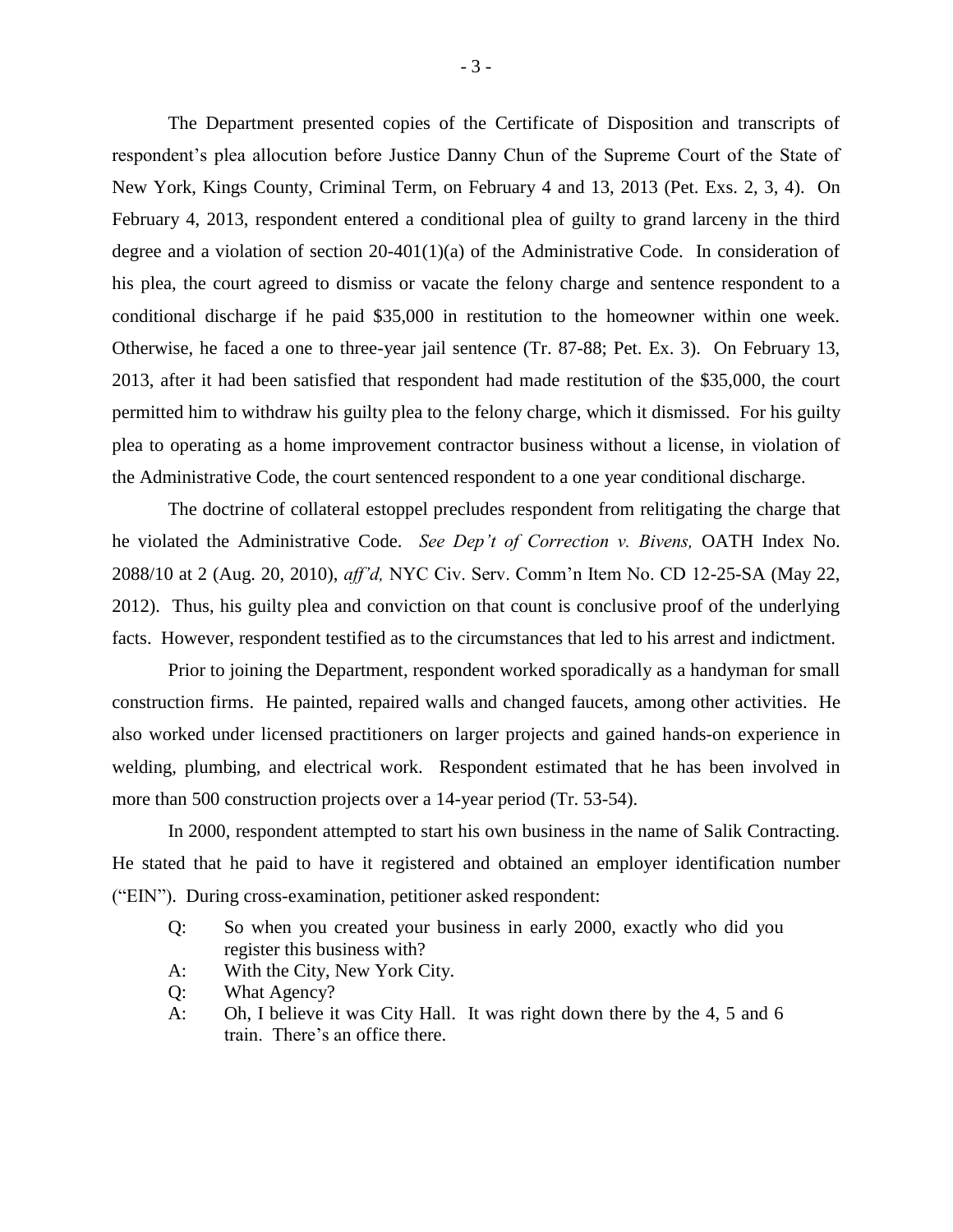(Tr. 95). Respondent further testified that he opened a business account with Chase Bank, and received tax forms that carried his business name, but he never filed tax returns because he "wasn't doing any business." In response to questions about his status with the New York City Department of Consumer Affairs ("DCA") vis-à-vis a home improvement contractor's license, respondent repeatedly replied that his was a licensed business in the State of New York, and he had an EIN, as well a business account with Chase (Tr. 71-72, 95). In 2003 or 2004, after a client on a particular job asked him for his license, respondent searched for his own name or "googled" himself on the internet, then proceeded to the New York State website. He initially testified that he used the search term "Salik Construction," but when prompted, stated that he searched by his name, "Salik," which he considered uncommon. The Department's inquiry into why respondent opted to search on the internet rather than refer to his documents on file prompted the following exchange:

- Q. Even though you had those documents in your possession at home in a closet or wherever you keep them, you chose to go on the internet?
- A. Mn-hmm.
- Q. Is that correct?
- A. Right, because neither of those had my license number, it only had an employee identification number. That's only like if you're going to have employees and you need to file—well, at least that was my understanding.
- Q. So what license number are you referring to?
- A. The license from my business, the number that I'm registered with the State of New York as a business.
- Q. So that license number came with your business certificate?
- A. Well, I assume it would follow in suit. Then again, like I said, if I have a business certificate and I'm licensed by the State to conduct business, I'm getting tax forms in the mail, I have an employee identification number, my understanding was that I was a fully functioning business. I opened up a business account. So as far as I knew, there was nothing lacking in terms of paperwork that I needed.

(Tr. 97-98). In any event, respondent recorded the number associated with the business which his search produced and retained it on file. He thought it strange that the company was listed as Salik Construction, but he interchanged "construction" and "contracting" because "they're basically the same," and made no further inquiry. Besides, he thought that he was the only "Salik" engaged in construction in the New York City area (Tr. 72-75). The following narrative relates the sequence of events that led to respondent's arrest and ultimate conviction.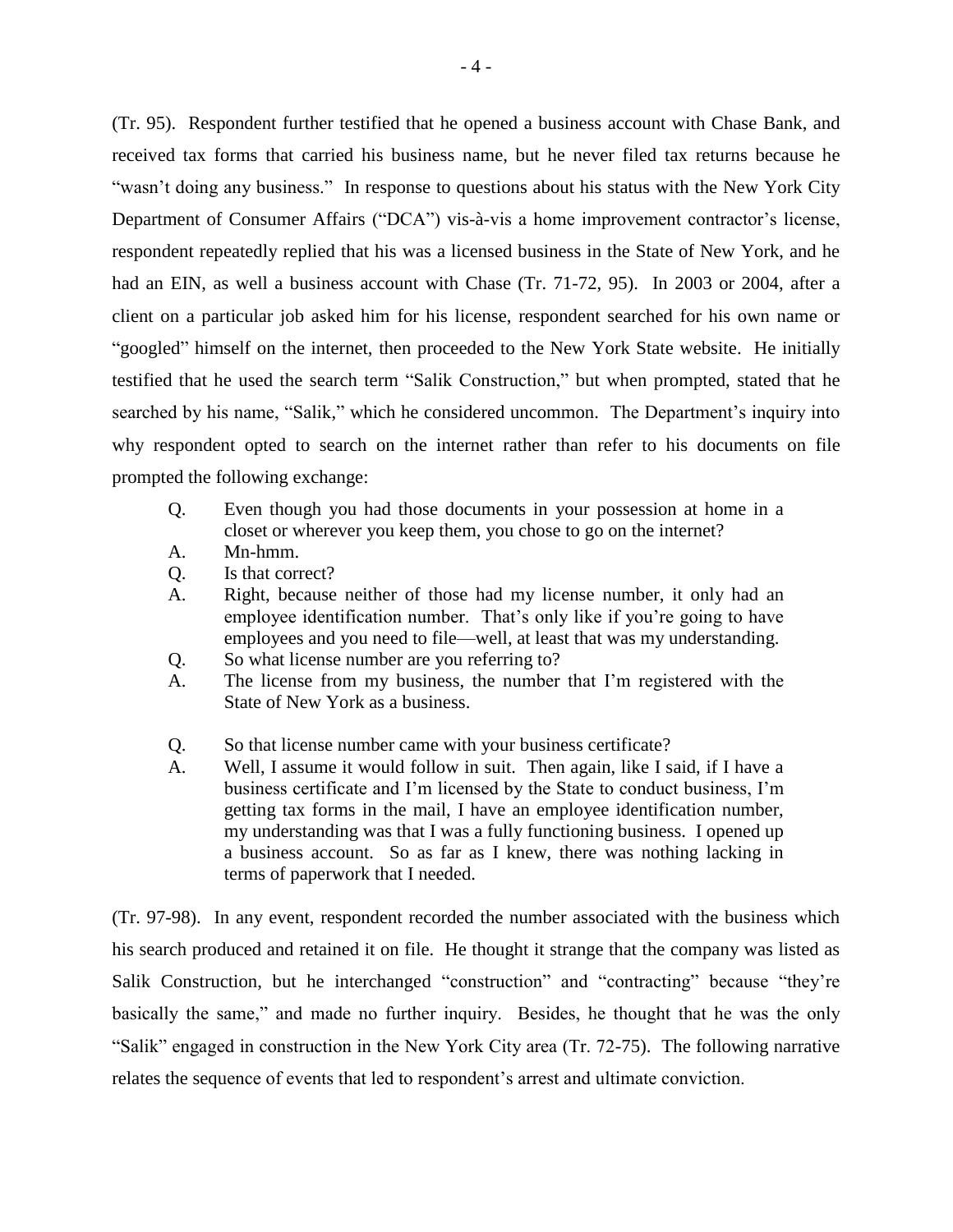Respondent became acquainted with Maureen O'Neill, the complainant against him in the Supreme Court, through her son, Brendan, who played in a band with respondent's son. Around May 2008, Brendan asked respondent if he could create a rehearsal space in Ms. O'Neill's basement. According to respondent, the following circumstances gave rise to his arrest. Pursuant to Brendan's inquiry, respondent met with Ms. O'Neill, who wanted specific work done on her property. In particular, she was concerned about cracks in her foundation caused by the uneven flow of water down the side of her property from the adjoining property. She also expressed concern about a tree at the front of her home, the roots of which were elevating her portion of the sidewalk and making it uneven, so Ms. O'Neill wanted respondent to make her sidewalk level. In addition, she wanted respondent to work on the rails of her front stairs. But the most labor intensive job was the excavation work that was needed in the basement, because digging had to be done by hand. Respondent explained that he could not get machinery into the unfinished basement which appeared as if someone had poured excess cement over an uneven dirt floor (Tr. 55-57, 59-61).

After much negotiation, respondent and Ms. O'Neill agreed on a price of \$43,000, and respondent drafted a contract dated July 15, 2008, with the following caption:

#### SALIKCONSTRUCTION  $C<sub>O</sub>$ .

#### New York State Business License #1117634

(Tr. 58-59, 69-70; Pet. Ex. 5). According to respondent, the license number that he listed was the one that his search on the internet had revealed some years before (Tr. 75). In the following sequence during cross-examination, respondent was prodded about that number:

- Q. So you had never, to the best of your knowledge, received a document from the State, or from the City for that matter, indicating that Salik Construction Co. license is the same number that you used on the contract with Ms. O'Neill?
- A. Not from any documents that I can recall, no. . . .
- Q. All right. Now you said that you testified that you went on the New York State website to pull up this license number?
- A. Yes. I believe it's New York State. Like I said, I started with Google just to Google it –
- $Q.$  According to  $-$
- A. --because I figured I'm an only Salik, so it would come up.
- Q. According to your testimony, you went to the New York State website and you pulled up a license number under the name of Salik, is that your testimony?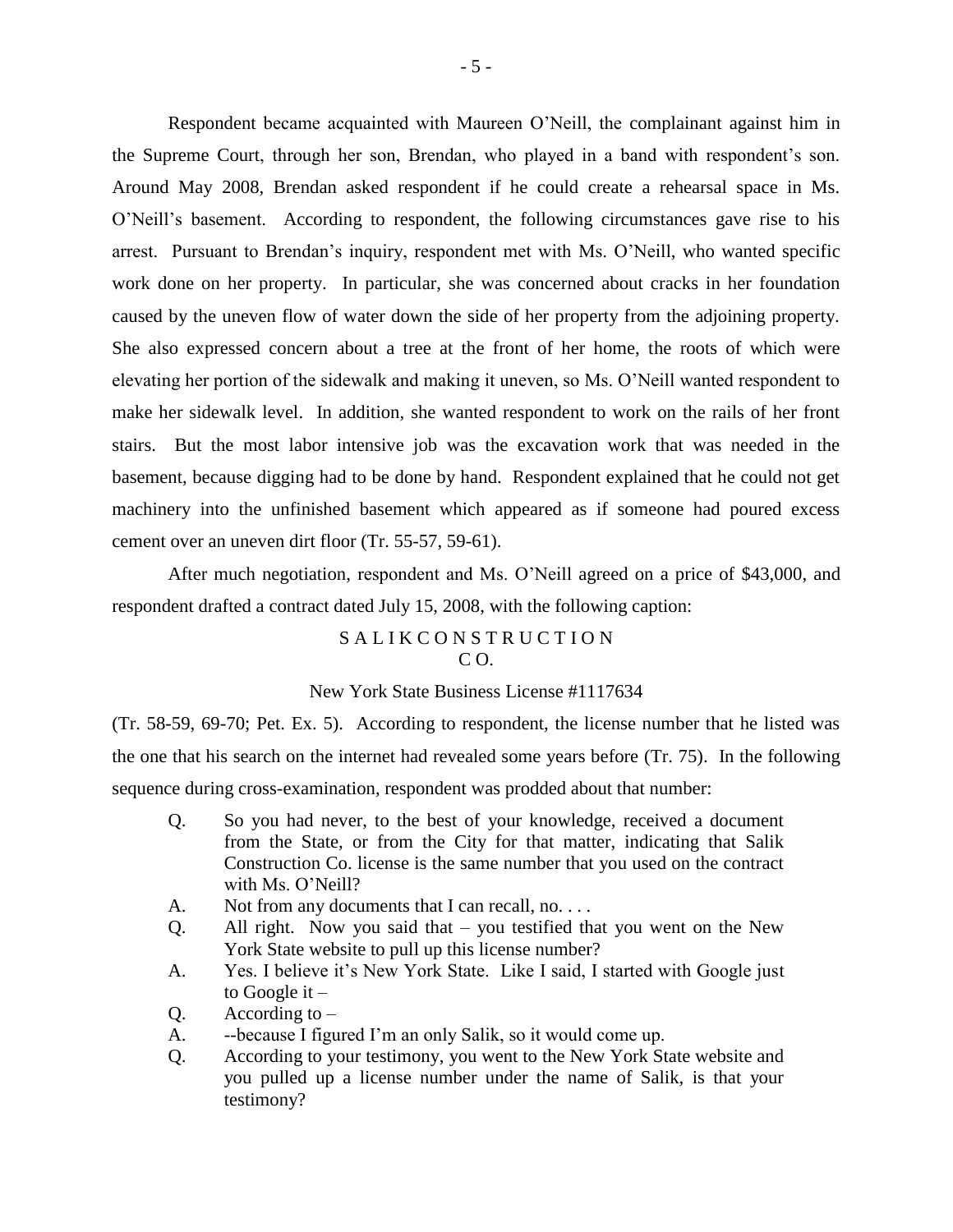- A. Yes, ma'am.
- Q. Now you are aware that the New York City Department of Consumer Affairs is a different agency from the New York State, you know that, right?
- Q. I am fully aware now.

(Tr. 97-99). The caption of the contract also listed respondent's home address in Manhattan, and his telephone numbers. The contract itemized the work to be performed, estimated that the work would be completed in "approximately five  $(5)$  weeks," and established the following payment schedule: an initial payment of \$20,000, a second payment of \$15,000, due at the commencement of the work (which was estimated to begin within five business days of deposit receipt), and a final payment of \$8,000, due upon satisfactory completion of the work. Respondent acknowledged receipt of \$20,000, \$10,000 and \$5,000 from Ms. O'Neill, on July 24 and 28, and August 4, 2008, respectively (Pet. Ex. 12 at 9-10). He stated that soon after he received the money, he started working at Ms. O'Neill's home (Tr. 77).

Respondent hired three men who worked with him for approximately 10 days, and assisted Ms. O'Neill in sifting through her basement storage to determine what she wanted to retain. The cost of the labor plus incidentals approximated \$135 per person per day. Then a team of eight men worked for about three weeks on breaking up the concrete with sledgehammers and removing the debris bucket by bucket because the basement's narrow entrance did not permit a wheelbarrow. Because it was more labor intensive, the cost of labor plus incidentals this time approximated \$160 per person per day. Respondent discovered that there was serious damage to the foundation which had no underpinnings. He ordered gravel and brought in a machine to level out the floor, and also prepped the basement to install floor drains. Respondent claimed that in all, he spent about \$8,000 to \$9,000 on materials and equipment (Tr. 61-66, 68-69). Meanwhile, about three weeks into the project, Ms. O'Neill informed respondent that she was having financial difficulty and wanted to scale back on the project. He explained that it would be difficult to do so because of how he had structured things financially, but told her that he would try to work with her (Tr. 82).

One day, after the excavation had been completed, respondent returned from purchasing materials at the Home Depot and found that the Department of Buildings ("DOB") had issued a Stop Work Order ("SWO") at the premises because he had not obtained the requisite work permit (Tr. 66-67, 78-79). Respondent claimed that as a result, he had to restore the basement to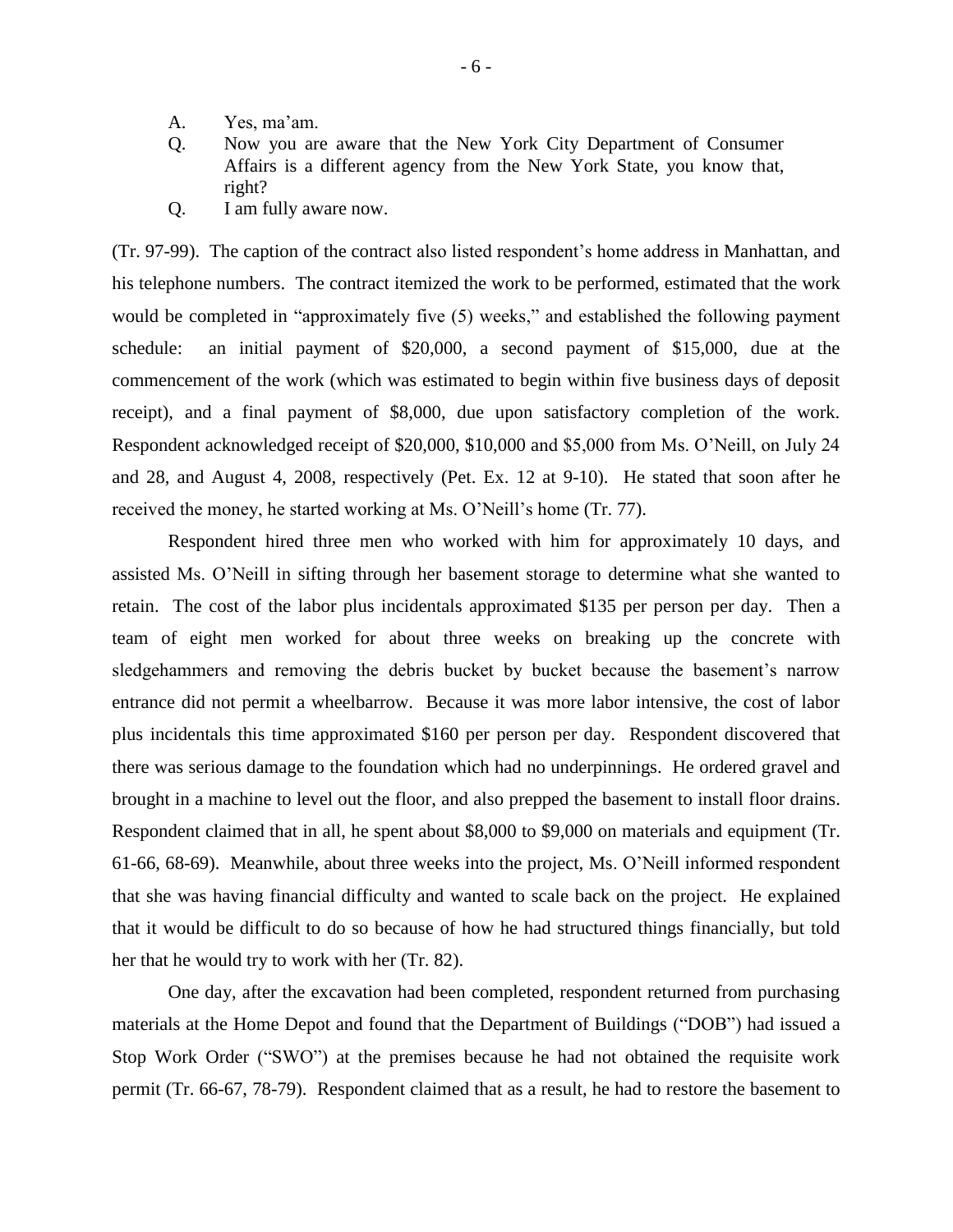its original level, after they had excavated about two to three feet. But the grading work that he had performed at the side of the house, and his work on Ms. O'Neill's sidewalk and front stairs were not issued violations. Restoration of the basement caused the cost of the work to balloon. Respondent also asserted that there were other violations issued against Ms. O'Neill's property. To clear them, he had to hire an architect to file plans. Respondent claimed that as a result, the monies that he received from Ms. O'Neill were exhausted and he had to take a pension loan in order to restore the basement to its original condition. He informed Ms. O'Neill of the situation and assured her that he would do everything in his power to see the job completed. Respondent hired a crew which cost him \$1,000 per day. After about one and a half weeks, he had to undertake the work on his own. He worked sporadically at Ms. O'Neill's home in 2009 and 2010, after which he ceased work and ceased taking her calls because her family members were making threatening calls to him (Tr. 79-81, 84-86). He admitted that a significant amount of the work listed on the contract was not performed (Tr. 106-08).

On July 30, 2010, Ms. O'Neill filed a complaint with the DCA, in which she briefly outlined what had occurred and expressed that all she wanted was a refund of the \$35,000 that she had advanced respondent (Pet. Ex. 12 at 8). It appears that as part of its investigation into her complaint, the DCA wrote to Salik Construction Co. Inc., a company located at 2239 Benson Avenue in Brooklyn, on August 2, 2010. The company's owner, Abdul Majid Salik, replied to the DCA's letter on August 6, 2010 (Pet. Ex. 9). Mr. Salik denied that his company had ever undertaken work at Ms. O'Neill's home, or that he had ever met her or taken money from her. He pointed out that his company is located in Brooklyn, and stated that he had never heard of respondent. Mr. Salik was also appalled that such a large cash amount was demanded in advance of the job, and vowed to cooperate with the DCA in its investigation. After the DCA informed Ms. O'Neill about Mr. Salik's letter, she replied in a letter dated September 19, 2010, expressing her devastation at learning that respondent was not licensed (Pet. Ex. 12 at 14). In her letter, she was more explicit about the condition in which respondent left her basement and how it had affected her quality of life. Specifically, Ms. O'Neill no longer had access to her basement because respondent had removed the internal stairway and had sealed off access.

In May 2011, the Brooklyn District Attorney's ("DA") office launched an investigation into respondent after receiving a complaint from Ms. O'Neill. Marcelo Medina, an NYPD detective with the DA's squad in Kings County, was assigned to investigate Ms. O'Neill's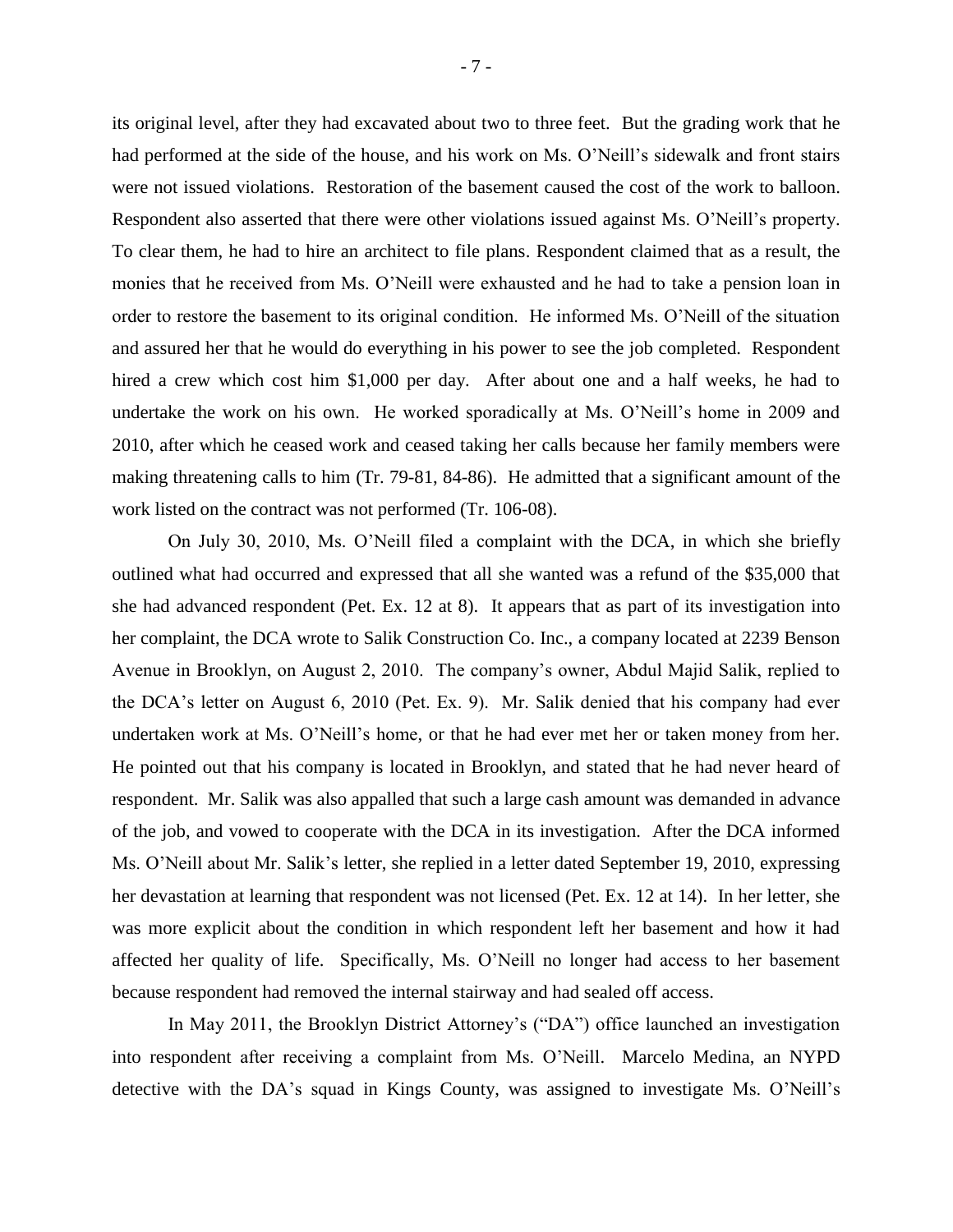complaint (Tr. 15-17). In June 2011, he met with Ms. O'Neill at her school in the Bronx, where she is an assistant principal. She explained that she had entered into a contract with respondent for work to be done on her basement. She paid him \$35,000, and he performed major demolition. Then DOB issued a SWO, and respondent never completed the work that he was contracted to do (Tr. 19). Detective Medina reported to the assistant DA ("ADA") assigned to the case, and they met with respondent in September 2011 (Tr. 20-21). Detective Medina's investigation included a meeting with Muhammed Ajaz, president of Salik Construction Co. Inc. Mr. Ajaz assured the detective that his company had never been situated in Harlem, and that respondent had never worked for his company (Tr. 25-26). In December 2011, Detective Medina prepared a felony complaint against respondent (Tr. 22-24; Pet. Ex. 8). Respondent surrendered himself to the DA's office on December 22, 2011, on which date he was arrested and charged with grand larceny in the third degree and petit larceny.

In July 2011, while the DA's office was investigating respondent, the Department of Investigation ("DOI") notified petitioner of the complaint against him. Petitioner, through Investigator Wileen Tavares, undertook parallel tracking of the status of the complaint at the Brooklyn DA's office (Tr. 39-42; Pet. Ex. 6). In December 2011, Investigator Tavares was informed by the DA's office of respondent's impending arrest. In January 2012, she prepared an investigative report, in which she concluded that respondent had violated Department rules and recommended that charges be preferred against him (Pet. Ex. 7).

Also in January 2012, respondent applied for a home improvement contractor's license (Tr. 80-81; Pet. Ex. 10). That application was denied on June 2, 2012, after respondent failed to submit documentation regarding his criminal history (Pet. Ex. 11).

Respondent made much ado about Ms. O'Neill's absence at the administrative trial and argued that petitioner's presentation of her written complaints to the DCA in 2010, attached to a sworn affidavit should be completely discredited and disregarded. I decline to do so.

Sworn testimony is usually considered more reliable than hearsay statements. *See Dep't of Correction v. Velez,* OATH Index No. 1655/02 at 5 (Dec. 3, 2002), *aff'd*, NYC Civ. Serv. Comm'n Item No. CD-05-34-SA (Aug. 11, 2005). But hearsay is admissible in disciplinary proceedings and may provide the sole basis for a finding of fact. *See* Charter § 1046(c)(1) (Lexis 2013); 48 RCNY § 1-46 (Lexis 2012); *People ex rel. Vega v. Smith,* 66 N.Y.2d 130, 139 (1985); *Dep't of Correction v. Connell,* OATH Index No. 1598/11 at 10 (May 24, 2011); *Dep't of*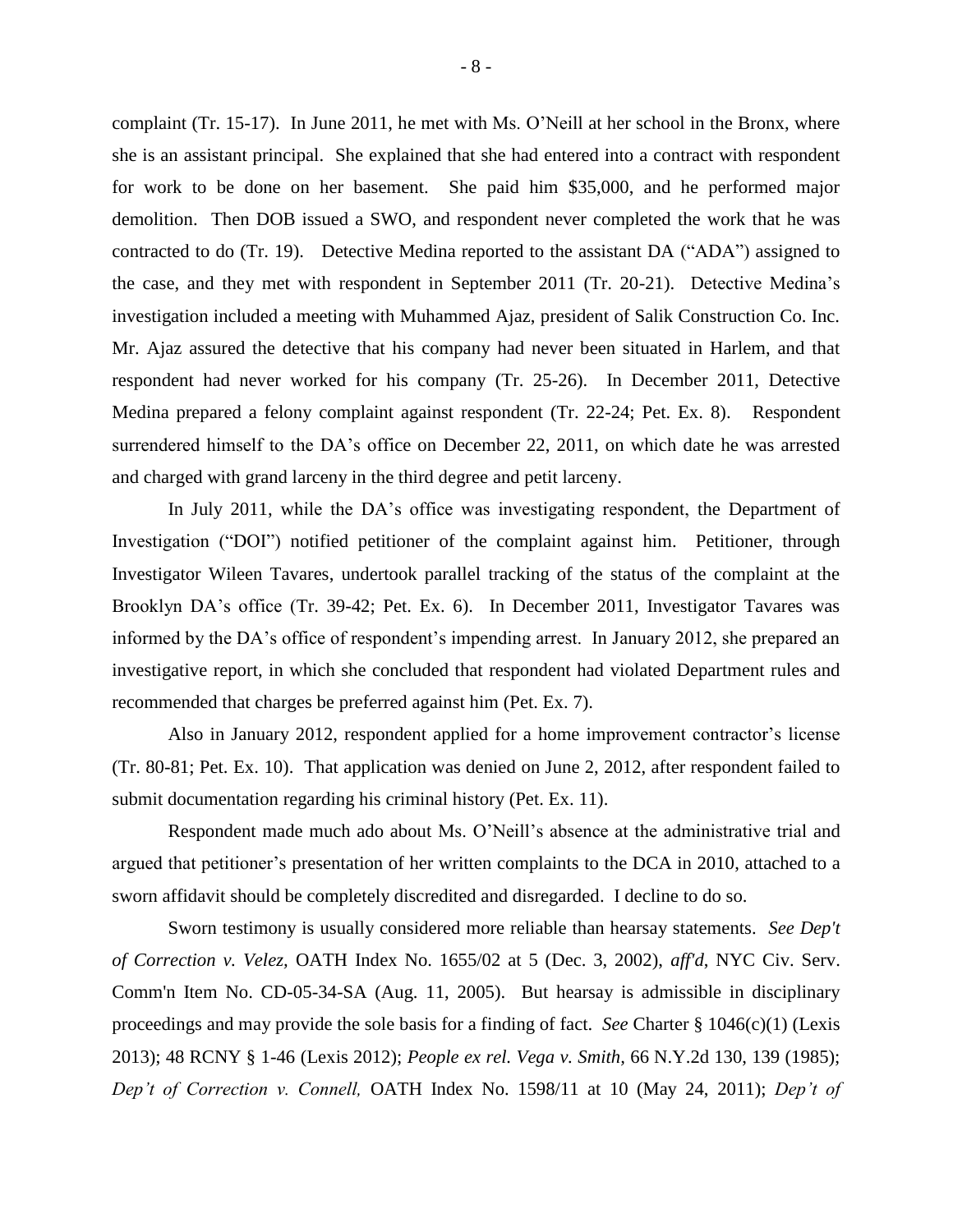*Correction v. Jackson*, OATH Index No. 134/04 at 4-5 (May 5, 2004), *aff'd*, NYC Civ. Serv. Comm'n Item No. CD 05-67-SA (Sept. 14, 2005).

While hearsay must have probative value and bear some indicia of reliability in order to be given significant weight, *Dep't of Housing Preservation & Development v. Davron*, OATH Index No. 1533/11 at 16 (Dec. 21, 2011), respondent's arrest and subsequent pleas in the Supreme Court were predicated on the very complaints he now seeks to challenge as unreliable hearsay. Thus, I am disinclined to find Ms. O'Neill's letters unreliable.

I turn now to respondent's testimony regarding the underlying conduct that formed the basis for his arrest. First, respondent's explanation of his use of "Salik Construction Co." was not credible. He presented no evidence to establish that he had incorporated a business by the name of "Salik Contracting" in New York State. A search of the New York State Department of State ("DOS") website<sup>1</sup> for companies containing the name "Salik" produced nothing for Salik Contracting. But it displayed information on "Salik Construction Co. Inc., the name that respondent used on his contract with Ms. O'Neill. Thus, I found respondent's claim that he had formed and registered "Salik Contracting" to be contrived. It was crystal clear that he had usurped the name of "Salik Construction Co. Inc.," a company with which he had no affiliation, and fronted it as his.

In mitigation of his guilty plea to operating a home improvement business without a license, respondent argued that he made an oversight in failing to realize that he needed a license from the DCA. The evidence contradicts that argument. On his contract with Ms. O'Neill, respondent affixed the home improvement contractor's license number for Salik Construction Co. Inc., which indicated his awareness that such a license was indeed necessary. It also suggested that he wanted to validate himself and the contract. To be issued a license by the DCA, respondent would have had to apply for one. Respondent did not apply for a home improvement contractor's license until after he was arrested. Incredibly, he claimed to have gotten the number from the New York State website, even though the DOS is not the licensing authority for this type of license. Moreover, the company profile for Salik Contruction Co. Inc. on the DOS website displayed an identification number which did not match the license number

 $\overline{a}$ 

 $1$  On June 20 and 24, 2013, the parties were notified by email that, pursuant to section  $1-48(a)$  of this tribunal's Rules of Practice, 48 RCNY § 1-48(a) (Lexis 2012), I was taking official notice of the results of a search for companies containing the name "Salik" on the DOS and DCA websites. *See Patsy's Italian Restaurant, Inc. v. Banas*, 575 F. Supp. 2d 427, 443, n. 18 (E.D.N.Y. 2008) ("It is generally proper to take judicial notice of articles and Web sites published on the Internet.").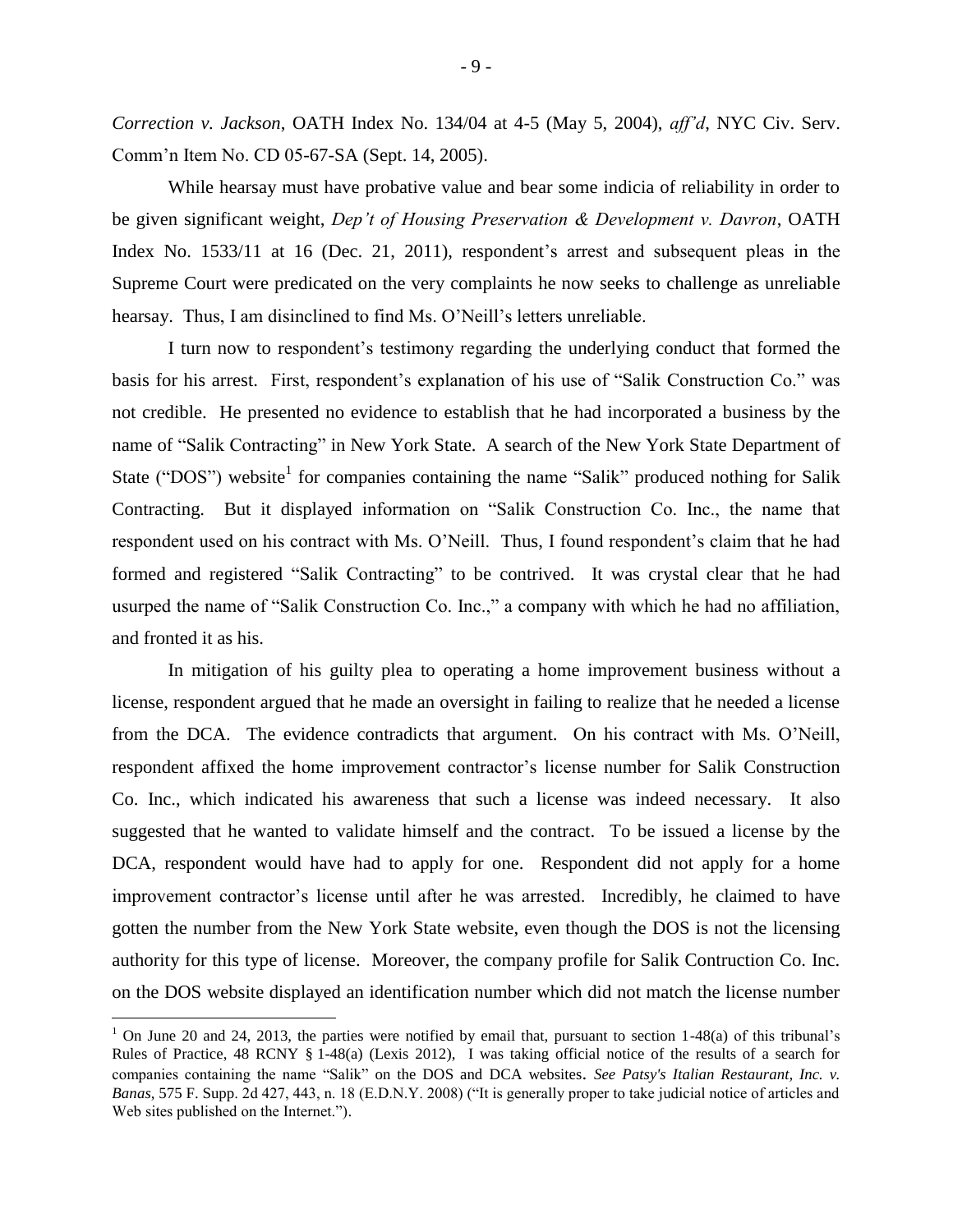that respondent affixed to his contract with Ms. O'Neill.<sup>2</sup> On the other hand, the DCA website displayed the license numbers of its licensees, alongside other detailed information about the licensees, making respondent's claim of an innocent mistake incredible. It was therefore crystal clear that respondent had intentionally used another's license number in an attempt to deceive his customer.

I find that respondent's use of the license number issued to a company with which he was not affiliated, and holding it out as his own was deliberate and fraudulently intended to impersonate another for his own financial gain.

I was not persuaded by respondent's argument that he did not intend to defraud Ms. O'Neill. It struck me as odd that someone who proclaimed to have worked in the construction industry on minor as well as major projects for approximately 14 years would not have known that he needed a DOB permit for the kind of major work itemized in the contract. Because he did not procure one, the DOB issued a stop work order after respondent and his men had practically demolished Ms. O'Neill's basement. Respondent claimed that he performed the contract in good faith because he hired workers and paid the vast majority of money to them over a three to four-week period, in addition to purchasing materials. I disagree. That does not constitute contract performance. A contract is performed when the work detailed on the contract is completed. Here, of the 14 activities listed in his contract with Ms. O'Neill, respondent admitted that he had accomplished almost none of them. Thus, not only did respondent materially breach the contract by failing to obtain a DOB permit for the work in the first place, he also breached it by failing to perform most of the activities listed.

In addition, I find respondent's exhaustion of Ms. O'Neill's \$35,000 with almost nothing to show for it a grossly inept handling of money. It was apparent that respondent was woefully underqualified for the job that he undertook. And while he might not have initially intended to defraud Ms. O'Neill, his refusal to take her calls after two years of non-performance of the contract suggested that he had no intention of completing the job or returning her money, that is, until jail time was a very real prospect.

 $\overline{a}$ 

<sup>&</sup>lt;sup>2</sup> Moreover, the other information on this page made it clear that even if respondent had indeed formed a company, this was not the profile for his company.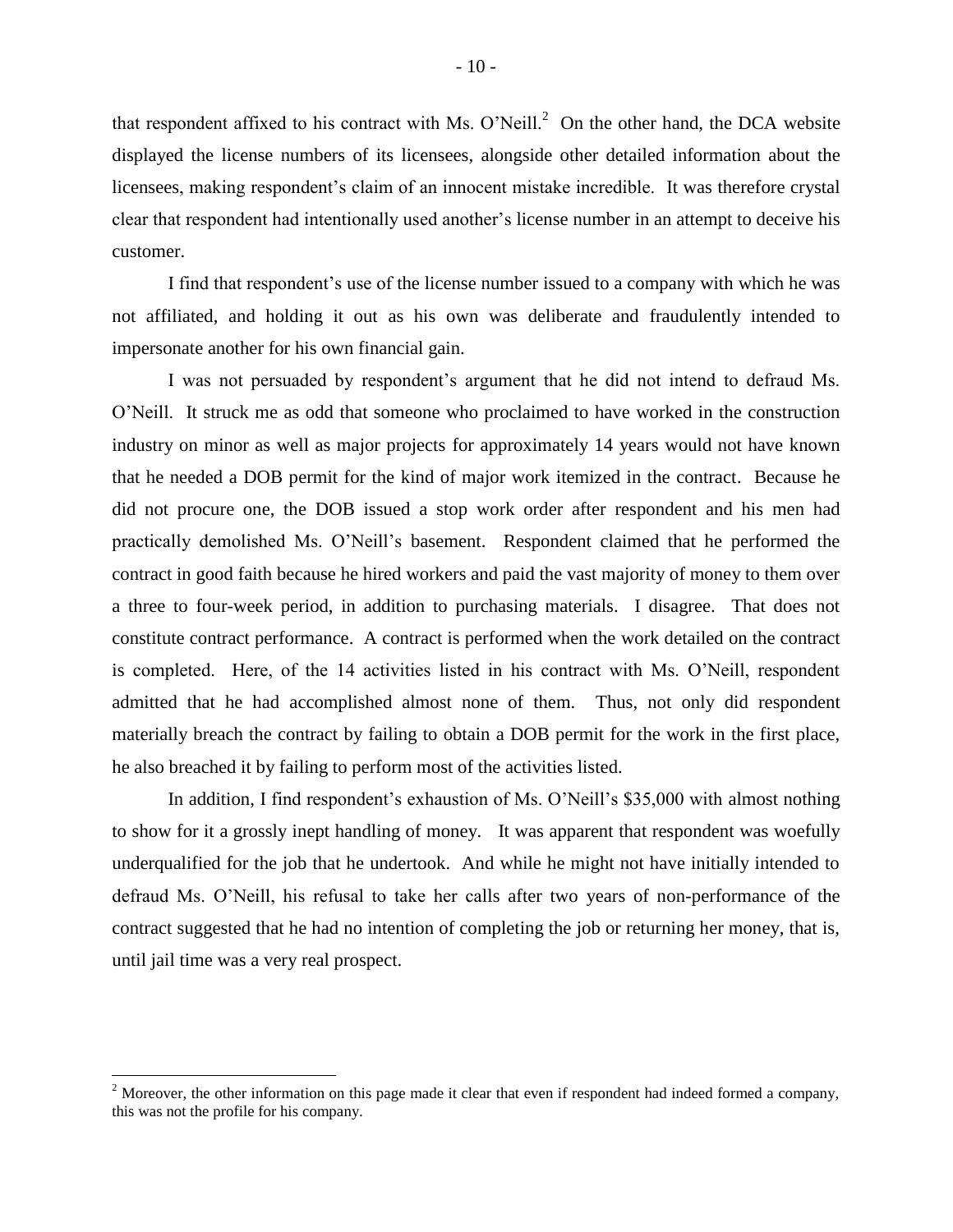Finally, I note that even though respondent acknowledged blame, he sought to chastise Ms. O'Neill for availing herself of the criminal justice system because as a result, he suffered from the embarrassment of being arrested and suspended, and being in financial despair.

The Department alleged that respondent's conduct violated multiple sections of the Penal Law. As an initial matter, the New York State Supreme Court and the New York City Criminal Court are the bodies vested with the authority to adjudicate Penal Law violations. This tribunal is not. Instead, this tribunal is authorized to conduct disciplinary proceedings under section 75 of the Civil Service Law to determine whether there is sufficient evidence of misconduct. *See Dep't of Housing Preservation & Development v. Lawhorne,* OATH Index No. 420/87 at 11 (June 22, 1988). Accordingly, we have dismissed charges alleging violations of the Penal Law and sustained charges alleging misconduct. *See, e.g. Office of the Comptroller v. Lattanzio,*  OATH Index No. 1029/04 at 11-12 (Oct. 13, 2004); *Lawhorne*, OATH 420/87 at 19; *Bd. of Education v. Forde,* OATH Index No. 491/95 at 25-26 (Mar. 29, 1995).

The Department also alleged that respondent's conduct violated Department rules and regulations. Under the Department's rules, employees found guilty of unbecoming conduct, violation of the Department's rules and regulations, or conviction in a court of criminal jurisdiction, "may be dismissed, or suffer such other punishment as the Commissioner may direct." Dep't of Correction Rule 3.20.030. Further, conduct that may bring discredit upon the Department shall be acted upon by the Department according to the nature and degree of the offense and punished at the discretion of the Commissioner. Dep't of Correction Rule 3.20.300.

Under certain circumstances, employers may sanction employees for off-duty misconduct, but as a pre-requisite, the employer must show some rational relationship between the conduct sought to be sanctioned and the employee's job position. *See Cromwell v. Bates,*  105 A.D.2d 699 (2d Dep't 1984); *Zazycki v. City of Albany,* 94 A.D.2d 925 (3d Dep't 1983); *Dep't of Environmental Protection v. Tosado,* OATH Index No. 311/83 (Sept. 2, 1983).

Correction officers are peace officers sworn to uphold the law. By operating a home improvement business without a license, respondent sidestepped the Administrative Code which imposes that requirement. Thus, his conviction on that charge bears a nexus to respondent's job. More importantly, however, I find that a "sufficient nexus" existed between respondent's offduty fraudulent conduct and his job as a correction officer, charged with overseeing criminal offenders in the jail system. The very nature of a correction officer's job demands integrity.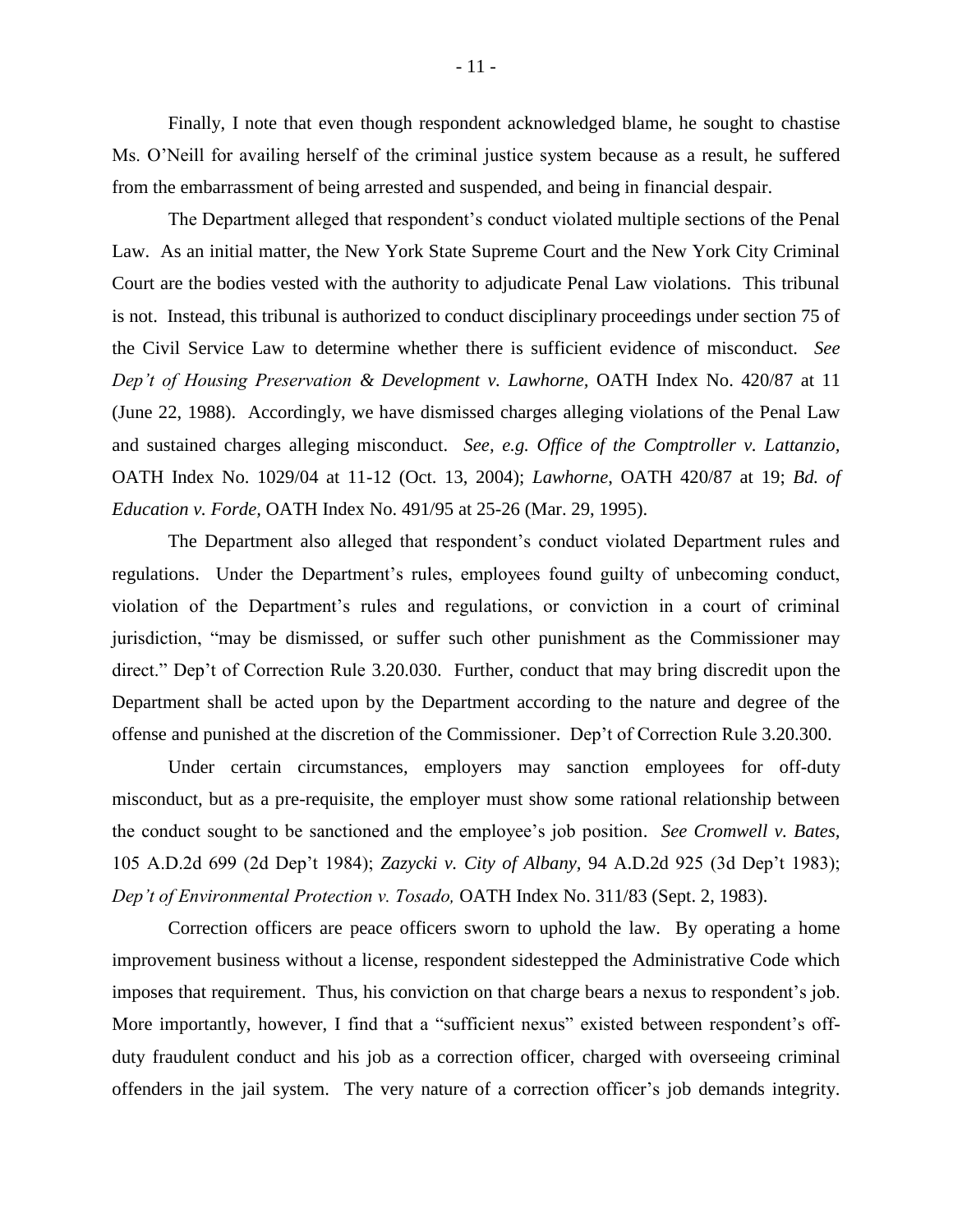Respondent's deliberate, knowing and fraudulent use of a DCA license number for which he had never applied not only demonstrated a lack of integrity, but is at odds with his job as a peace officer. *See Dep't of Correction v. Blanc,* OATH Index No. 2571/11 at 33 (Feb. 2, 2012), *aff'd,*  NYC Civ. Serv. Comm'n Item No. CD 12-40-SA (Aug. 10, 2012) (finding 'a sufficient nexus' between respondent's fraudulent off-duty actions and her employment to justify misconduct charges."); *Dep't of Correction v. Jones,* OATH Index No. 393/04 at 12-13 (May 3, 2004) ("with few exceptions, the commission of criminal acts cannot be tolerated by peace officers . . . such conduct has a direct nexus to the duties that correction officers are sworn to uphold."); *Dep't of Correction v. Muza,* OATH Index No. 236/99 at 6 (Dec. 23, 1998), *aff'd,* NYC Civ. Serv. Comm'n Item No. CD 00-26-SA (Apr. 10, 2000) (unlawful possession of credit card had "a clear nexus" to correction officer's job "as a law enforcement officer."). Moreover, his willingness to undertake, without a DOB permit, work of such magnitude involving massive excavation in Ms. O'Neill's basement, demonstrated a flagrant disregard for laws (to wit, the Building Code) that are designed, among other things, to ensure the integrity of building construction, and to protect homeowners and the public from the risk of collapsing buildings. That too, is at odds with his duties as a correction officer. Finally, respondent's failure to perform the contract and to make restitution of Ms. O'Neill's \$35,000 until he faced jail time was also unbecoming conduct that discredited the Department.

Accordingly, that portion of the charge that alleges violations of the Department's rules and regulations is sustained.

#### **FINDINGS AND CONCLUSIONS**

- 1) Petitioner established by a preponderance of the credible evidence that respondent engaged in unbecoming conduct when he usurped the name and license number of a corporation with which he was not affiliated, and held it out as his. Such conduct was also of a nature to bring discredit upon the Department.
- 2) Petitioner established by a preponderance of the credible evidence that respondent engaged in unbecoming conduct when he contracted to perform work, took a significant monetary advance for the work, failed to perform the contract, and only made restitution after he faced significant jail time.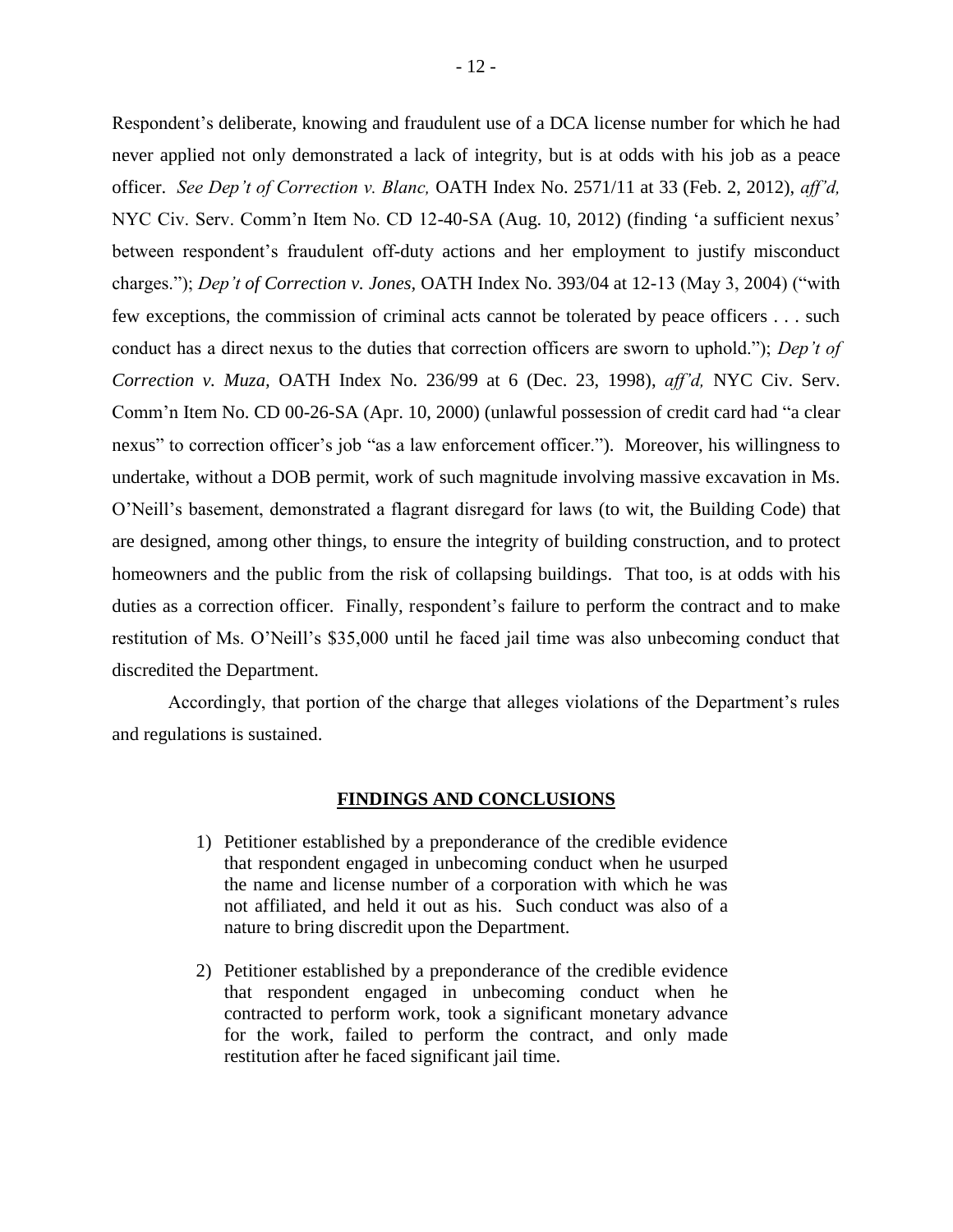3) Respondent's conviction for operating a home improvement business without a license established that respondent engaged in unbecoming conduct. As a correction officer, his conviction was also of a nature to bring discredit upon the Department.

#### **RECOMMENDATION**

Upon making these findings, I obtained and reviewed respondent's personnel abstract from the Department, for purposes of recommending an appropriate penalty. Respondent has been employed by the Department as a correction officer since December 16, 2004. In June 2011, a memorandum of complaint was filed against him for being absent without leave authorization. The disposition on that matter is listed as "pending." The only other discipline listed is the Department's suspension of respondent on December 23, 2011, following his arrest the previous day. Respondent returned to work on March 17, 2013.

Here, respondent was found to guilty of engaging in unbecoming conduct that discredited the Department, when: he was convicted for operating a home improvement business without a license; he usurped the license number of a corporation with which he was not even remotely connected; he purported to be licensed and entered into a home improvement contract with a homeowner using the number that he had usurped as his; he took a significant amount of money from the homeowner without completing the job almost two years after performance was promised, and made restitution only after he risked incarceration.

At trial, the Department sought a recommendation of termination of respondent's employment. Generally, this tribunal applies the principle of progressive discipline such that little or no prior discipline would militate against termination. However, where correction officers have been found to have engaged in fraud, we have recommended termination even in light of a spotless disciplinary record because "this type of dishonesty is inimical to service in law enforcement." *Dep't of Correction v. Blanc*, OATH Index No. 2571/11 at 38 (Feb. 2, 2012), *aff'd,* NYC Civ. Serv. Comm'n Item No. CD 12-40-SA (Aug. 10, 2012) (citing to *Dep't of Correction v. Bivens,* OATH Index No. 2088/10 at 9 (Aug. 20, 2010)). *See also Dep't of Correction v. Fuller,* OATH Index No. 2144/05 (Nov. 28, 2005), *aff'd,* NYC Civ. Serv. Comm'n Item No. CD 06-120-SA (Nov. 14, 2006) (correction officer terminated from employment for defrauding HUD by signing statements which falsely claimed that she was unemployed).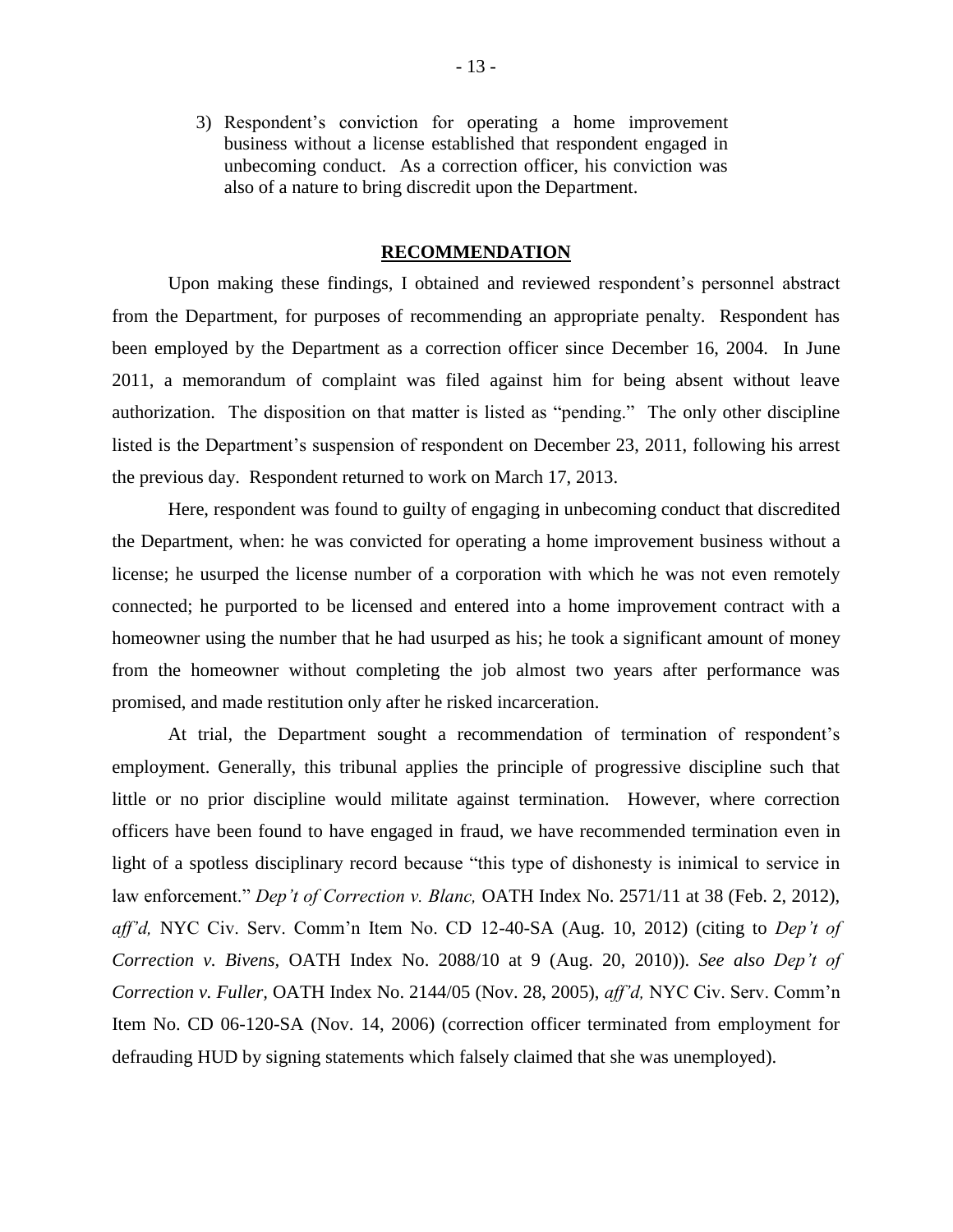Respondent's off-duty behavior here was egregious. His contract with Ms. O'Neill was fraught with deceit, not only because he purported to be a home improvement contractor, but a licensed one at that. His use of someone else's license as his own was fraudulent. His avoidance of making restitution until about five years after receiving a substantial sum of money for work which he failed to perform, and doing so only when he faced the real prospects of becoming an inmate was also dishonest and incompatible with being a correction officer.

I therefore find termination of respondent's employment as a correction officer to be the most appropriate remedy for his misconduct, and I so recommend.

> Ingrid M. Addison Administrative Law Judge

June 25, 2013

SUBMITTED TO:

#### **DORA B. SCHRIRO** *Commissioner*

APPEARANCES:

**DONZELL TUCKER-NIMROD, ESQ. LINDA LITZ, ESQ.** *Attorneys for Petitioner*

**KOEHLER & ISAACS LLP** *Attorneys for Respondent* **BY**: **PETER TROXLER, ESQ.**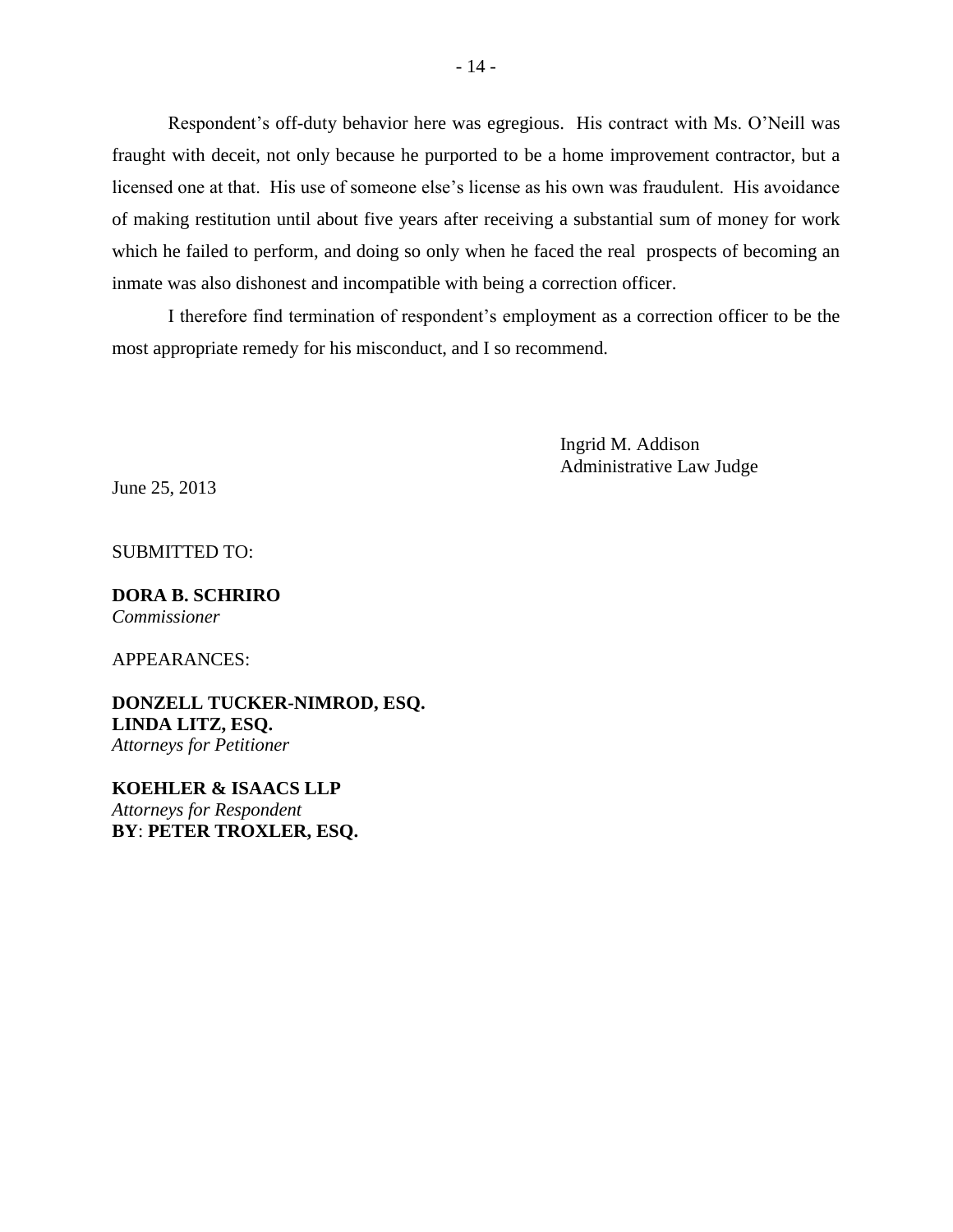#### THE CITY OF NEW YORK CITY CIVIL SERVICE COMMISSION

----------------------------------------------------X

IN THE MATTER OF THE APPEAL OF:

SALIK, TYRONE

DATE: 04/17/14

Appellant: -against

NYC DEPARTMENT OF CORRECTION

Respondent:

Pursuant to Section 76 of the New York State Civil Service Law

------------------------------------------------------------------X

PRESENT:

NANCY G. CHAFFETZ, COMMISSIONER **CHAIR** 

RUDY WASHINGTON, COMMISSIONER VICE CHAIR

CHARLES D. MCFAUL, COMMISSIONER

AMANDA WISMANS DEPUTY COUNSEL

PETER TROXLER, ESQ. REPRESENTIVE FOR APPELLANT

APPELLANT PRESENT

LINDA LIDZ, ESQ. REPRESENTATIVE FOR RESPONDENT

#### **STATEMENT**

On Thursday, April 10, 2014, the City Civil Service Commission heard oral argument in the appeal of TYRONE SALIK, Correction Officer, NYC Department of Correction ("DOC"), from a determination by the DOC, finding him guilty of charges of incompetency or misconduct and imposing a penalty of Termination following an administrative hearing conducted pursuant to Civil Service Law Section 75.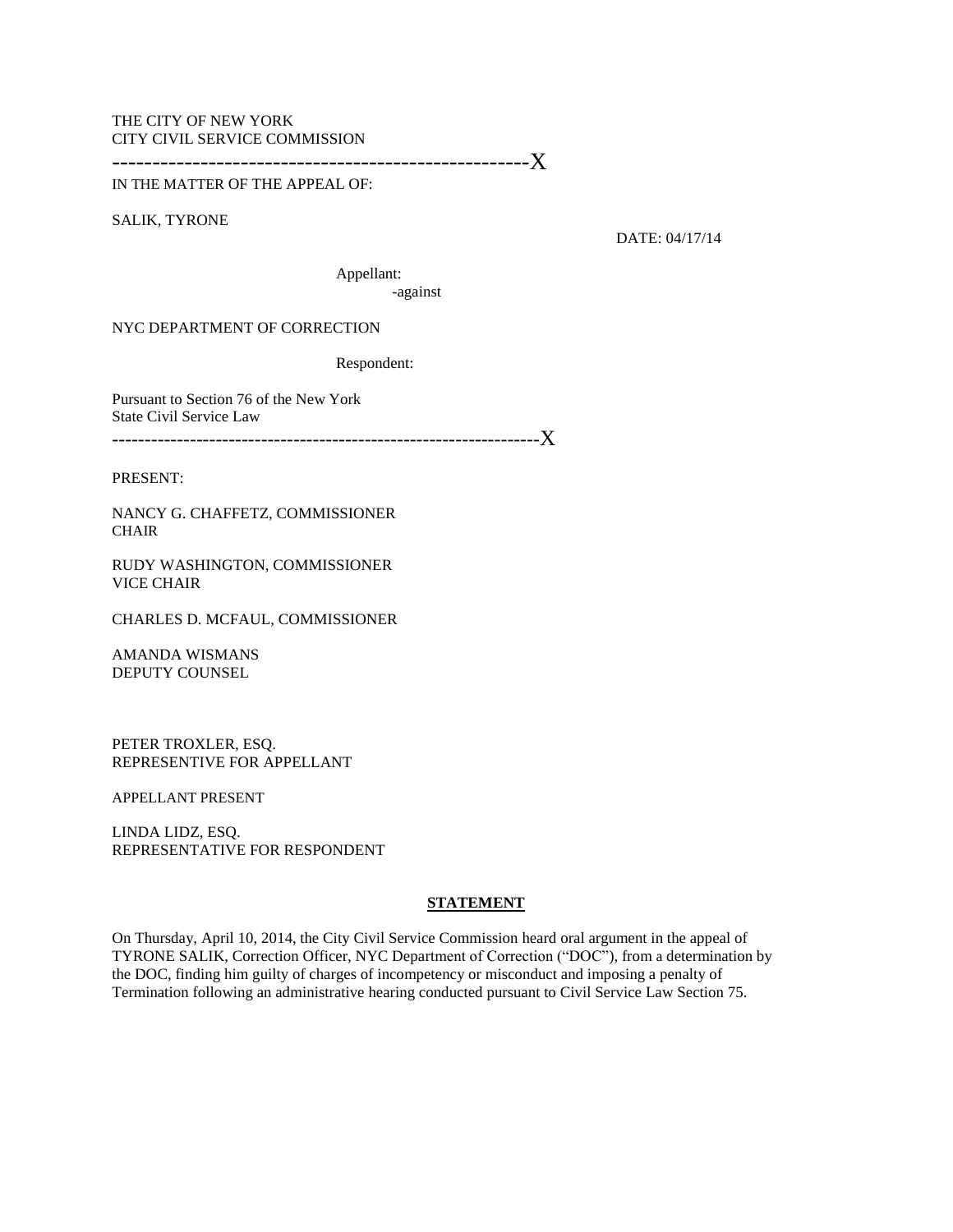### **THE CITY OF NEW YORK CITY CIVIL SERVICE COMMISSION**

*\_\_\_\_\_\_\_\_\_\_\_\_\_\_\_\_\_\_\_\_\_\_\_\_\_\_\_\_\_\_\_\_\_\_\_\_\_\_\_\_\_\_\_\_\_\_\_\_\_\_\_\_*

*In the Matter of the Appeal of*

# **TYRONE SALIK** *Appellant*

## *-against-***NEW YORK CITY DEPARTMENT OF CORRECTION** *Respondent*

*Pursuant to Section 76 ofthe New York State Civil Service Law* **CSC Index No.: 2014-0131**

**\_\_\_\_\_\_\_\_\_\_\_\_\_\_\_\_\_\_\_\_\_\_\_\_\_\_\_\_\_\_\_\_\_\_\_\_\_\_\_\_\_\_\_\_\_\_\_\_\_\_\_**

# **DECISION**

PRESENT:

**NANCY G. CHAFFETZ,** COMMISSIONER **CHAIR** 

**RUDY WASHINGTON,** COMMISSIONER VICE CHAIR

**CHARLES D. MCFAUL COMMISSIONER** 

**TYRONE SALIK** ("Appellant") appealed from a determination of the New York City Department of Correction ("DOC") finding him guilty of incompetency and/or misconduct and imposing a penalty of termination following disciplinary proceedings conducted pursuant to Civil Service Law Section 75.

The Civil Service Commission ("The Commission") conducted a hearing on April 10, 2014.

This Commission has carefully reviewed the record in this case and the testimony adduced at the departmental hearing. Based upon this review, the Civil Service Commission finds no reversible error and affirms the decision and penalty imposed by DOC.